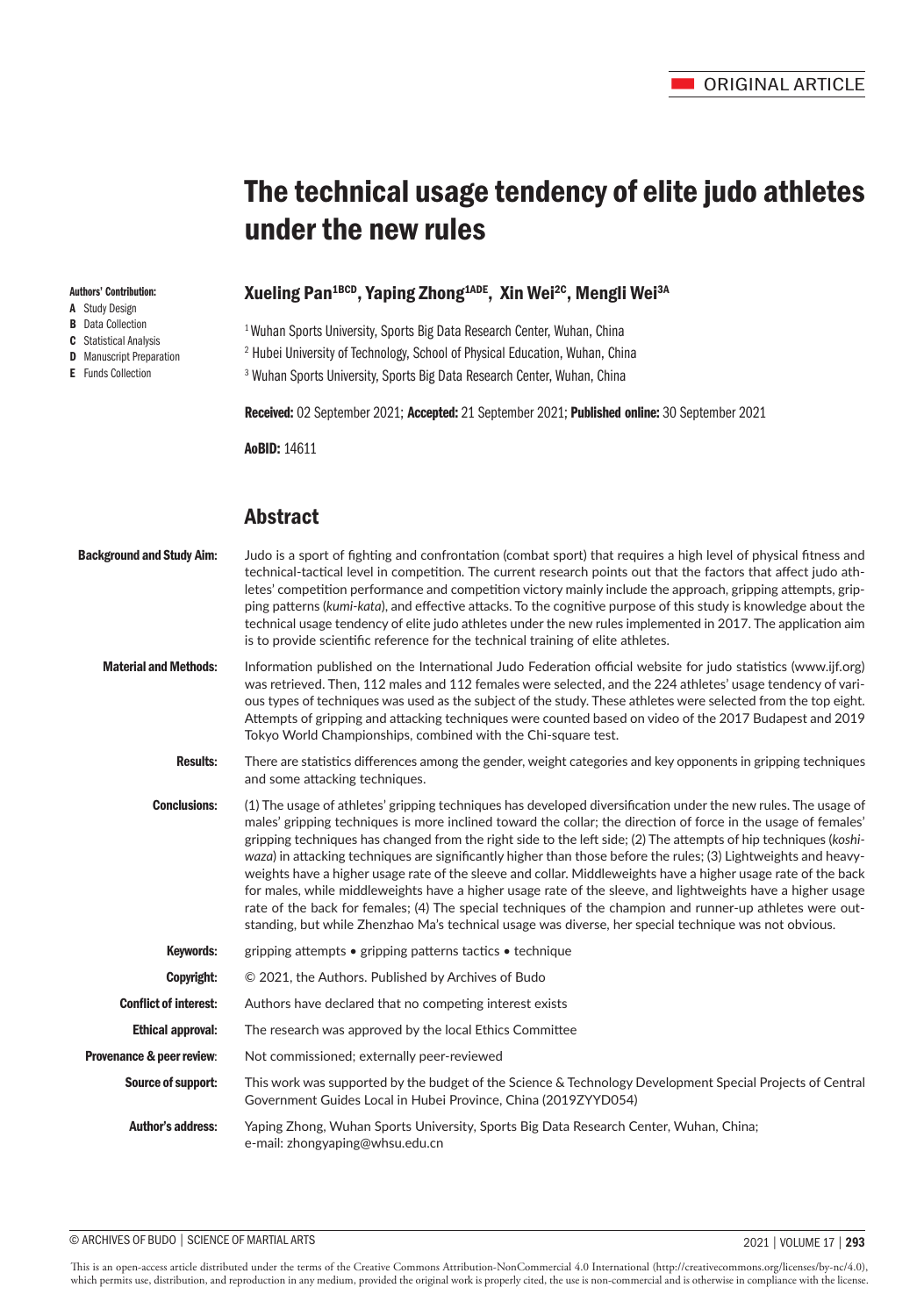**Technique** – *noun* a way of performing an action [23].

**Tactics** – *plural noun* the art of finding and implementing means to achieve immediate or short-term aims [23].

#### **Gripping techniques** –

athletes enable control and induces imbalance in the opponent by pushing or pulling, positioning the opponent for the subsequent phases of the attack [6].

#### **Attacking techniques** –

including techniques in vertical posture (position), mostly throws, and techniques in horizontal posture (also lying position [24]).

#### **Grappling technique** (*katame-*

*waza*) – usually called *newaza* (techniques from a lying position), are the composite group that include pinning techniques (*osaewaza*), strangle techniques (*shime-waza*), and joint holds (*kansetsu waza*) [24].

#### **Counterattack (counter-**

**attack)** – as a basic way of defence. Kotarbiński, founder of modern praxeology, in the widest comprehension explains: "(…) that, and only that, attacks who undertakes actions for a events' changes' course directed to own struggle's aims that had existed, that defends himself or herself who counter-acts the attack"; he pays attention onto a seeming paradoxically of a statement: "(…) that any defence is a certain form of attack and only the reciprocal is not a truth not any attack is a defence" [25, p. 130] – (see more in [26] ). In judo, you can attack and counter-attack using the same throwing technique (e.g. attack *osoto-gari*, counterattack *osoto-gari-gaeshi*).

**Ippon** – one point. Achieved through the execution of a valid technique on the opponent [27].

**Waza-ari** – a *judo* term for a technique that cannot be regarded as a full *ippon*, but is very close [27].

**Tokui-waza** – "favourite" or "best" technique. It's the throw that fits naturally to athlete body type.

**Struggle dynamics** – as restricted to sport contests, is a specific reflection of the functioning ability of subjects competing in a direct contest and combines their disposition

# INTRODUCTION

Judo is a sport of fighting and confrontation (combat sport) that requires a high level of physical fitness and technical-tactical level in competition [1, 2]. The current research points out that the factors that affect judo athletes' competition performance and competition victory mainly include the approach, gripping attempts, gripping patterns (*kumi-kata*), and effective attacks [3, 4]. Among these factors, whether judo athletes can reasonably choose gripping and attacking techniques according to the competition situation determines whether they can win in international competitions [5-8]. Therefore, it is important to scientifically summarize the tendency of the gripping and attacking techniques of elite judo athletes so as to grasp the usage tendency of the key techniques (*tokui waza*) of the athletes.

A major change was made to the rules in 2017, mainly to remove *yuko* scores, leaving only the *ippon* and *wazaari*. Moreover, two wazaaris were equivalent to an Ippon, and three *shidos* directly disqualified athletes from competition [9]. Current research is mainly focused on the fight duration, scores, penalties [10], number of extra-time sessions [11], fight decisions, and frequency of use [12]. However, few studies have been done on gripping techniques and attack techniques. Therefore, in-depth exploration of the rule changes and an accurate grasp of the trend and core of the rule changes can help illuminate the current developmental direction of the technical usage of elite judo athletes.

To the cognitive purpose of this study is knowledge about the technical usage tendency of elite judo athletes under the new rules implemented in 2017. The application aim is to provide scientific reference for the technical training of elite athletes.

# MATERIAL AND METHODS

#### **Subjects**

Information published on the International Judo Federation official website for judo statistics (www.ijf.org) was retrieved. Then, 112 males and 112 females (Table 1) were selected, and the 224 athletes' usage tendency of various types of techniques was used as the subject of the study. These athletes were selected from the top eight. The videos of the semi-finals and finals of the 2017 and 2019 Judo World Championships were selected as the data sample. For example, after searching for the 2017 World Championship and the 2019 World Championship, the following links allowed us to find the general data of the Budapest World Championship and Tokyo World Championship: https://www. ijf.org/competition/1463, https://www.ijf.org/ competition/1751.

In the 2019 World Championships, under the new rules, Chinese elite athlete Zhenzhao Ma tied for seventh place in the females' 78-kg class competition, and won the best record of the Chinese team in the World Championships. For this reason, this study made a further analysis on the technical usage of the key foreign female opponents at this weight category.

By selecting each weight category, it was possible to retrieve all the data for that championship. For the purpose of analysis, technical analysis data were grouped by weight classes according to the following criteria: 1) lightweight: (male: −60, −66 kg; female: −48, −52 kg); 2) middleweight (male: −73, −81 kg; female: −57, −63 kg); 3) heavyweight (male: −90, −100, +100 kg; female: −70, −78, +78 kg). According to the comprehensive consideration of the literature and the actual situation of the competition, this study divided the athletes' techniques into two categories according to the usage process of athletes' techniques: (1) gripping techniques; (2) attacking techniques [5, 7, 13, 14] The main findings of the gripping techniques were that athletes gripped the positions on their opponent's judo clothes before performing their attacking techniques. The attacking techniques recorded the actual attack movements adopted by the athletes (Table 2).

**Table1.** The basic information of the 2017 and 2019 Judo World Championships (semi-final and final rounds).

| <b>Time</b> | <b>Locations</b> | Number of |      |        |
|-------------|------------------|-----------|------|--------|
|             |                  | combats   | male | female |
| 2017        | <b>Budapest</b>  | 98        | 56   | 56     |
| 2019        | Tokyo            | 99        | 56   | 56     |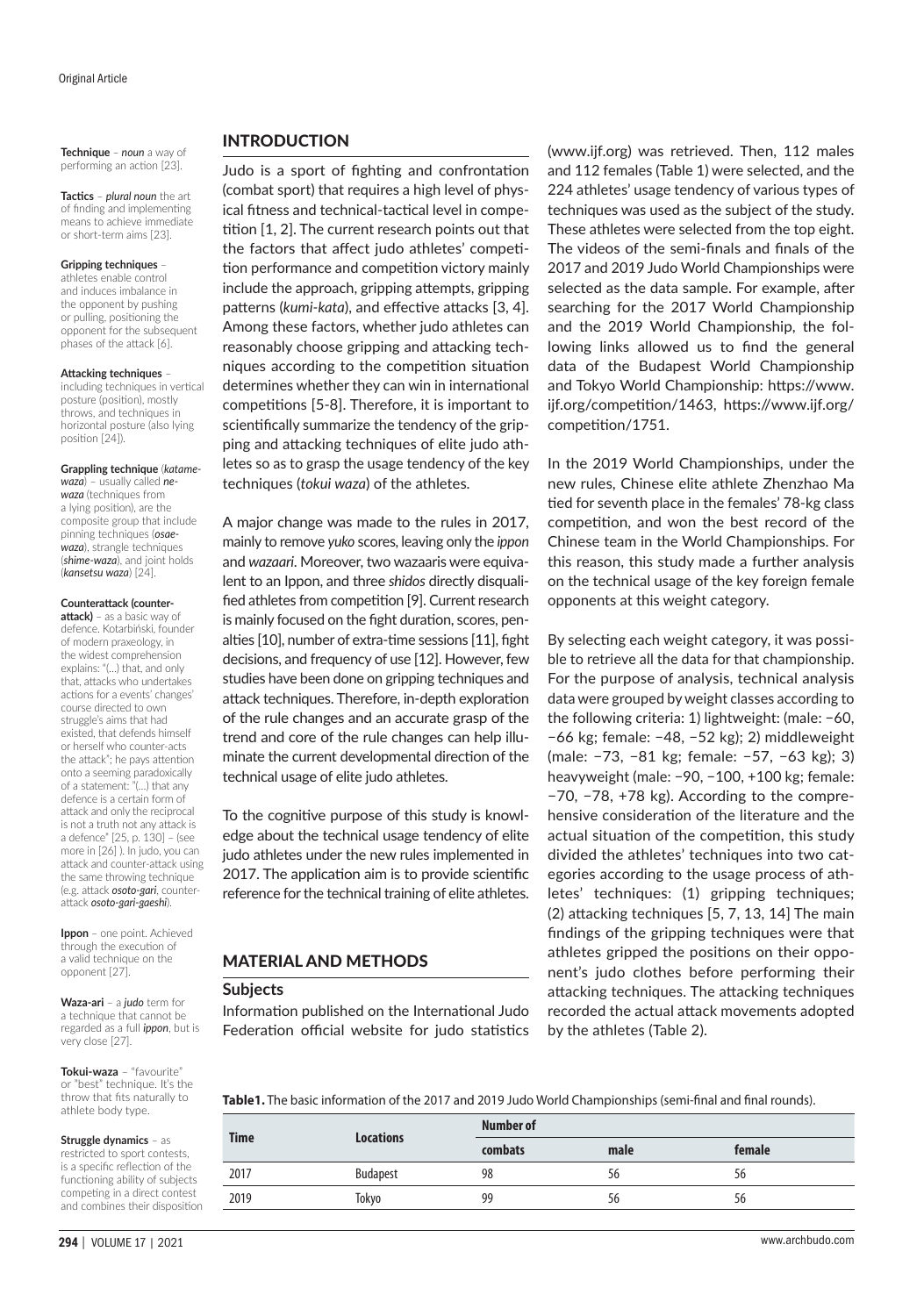By making a data collection table, all the videos of the semi-finals and finals of the 2017 and 2019 Judo World Championships were observed and recorded. The usage times and usage rate were derived from a total of 20 quantitative indicators for gripping and attacking techniques. The people processing data were all judo professional researchers. They were divided into two groups, with two people in each group. One person was responsible for watching the competition videos, one person was responsible for recording the data, and the two groups were responsible for collecting the data of one competition at the same time. In case of differences, if no agreement could be reached between the two groups, it was settled by arbitration by a third party to ensure the accuracy of the data of the competition.

#### **Ethics**

Morley and Thomas confirmed that there was no ethical problem in analyzing or interpreting these data from open access websites, as all results were obtained in a secondary form rather than through experiments. Moreover, the personal identity of the athlete was not reported because only the final result was taken into account [15].

#### **Statistical analysis**

**Technique** 

All statistical tests were executed using SPSS25.0 software. The specific steps were as follows: (1) The data of the 2017 and 2019 World Championships were divided into two independent samples, and the Chi-square test was used to carry out a comparison between groups to analyse the difference in the constituent ratio of the attempts of technical usage between the two groups of athletes; (2) the

Chi-square test  $(X^2)$  was used to analyse the differences in the constituent ratio of the attempts of technical usage among athletes of different weight categories; (3) using systematic clustering, this study made a sample clustering of the technical usage of key athletes and analysed the similarities and differences of the tendency of technique usage of key athletes.

(biological and mental potentials, training experience, etc.) and situational capacity of functioning of both contestants, limited by mutual interfering, observing sport rules and unpredicted incidents (e.g. injuries). It depends also on the tactics used, related to the momentary status of the fight [21].

#### RESULTS

#### **Changes in the usage of gripping techniques before and after the changing the rules** *Male*

First, from the perspective of the proportion of usage, the usage rates of the right sleeve and left collar (24.7%), left lapel and right collar (8.4%), right lapel and left collar (14.6%), and right sleeve and right arm (3.2%) increased significantly, while the usage rates of the left sleeve and right lapel (13.7%) and right sleeve and left lapel (8.8%) decreased significantly. Second, the Chi-square test revealed a significant difference in the use of gripping techniques of the elite male athletes before and after the changing the rules  $(X<sup>2</sup>(10, N = 874) = 108.190, p < 0.001)$ . After the rules, the elite male athletes' right sleeve and left collar  $(X^2(1, N = 874) = 21.923, p < 0.001)$ , left lapel and right collar  $(X<sup>2</sup>(1, N = 874) = 9.311)$ ,  $p = 0.002$ ), right lapel and left collar ( $X^2$  (1, N = 874) = 21.219, p<0.001), and right sleeve and right arm  $(X<sup>2</sup>(1, N = 874) = 8.492, p = 0.004)$  were significantly higher than those before the changing the rules. Moreover, the usage rates of the left sleeve and right lapel  $(X^2 (1, N = 874) = 42.370,$  $p$ <0.001) and right sleeve and left lapel ( $X^2$  (1,  $N = 874$ ) = 20.497, p<0.001) of the elite male

|  |  | Table 2. The list of technical analysis indicators. |
|--|--|-----------------------------------------------------|
|  |  |                                                     |

| recurrique<br>Category          | <b>Technical indicators</b>                                                                                                                                                                                                                                                                                                |
|---------------------------------|----------------------------------------------------------------------------------------------------------------------------------------------------------------------------------------------------------------------------------------------------------------------------------------------------------------------------|
| Gripping techniques             | left sleeve and right lapel; right sleeve and left lapel; left sleeve and right collar; right sleeve and left collar; left<br>lapel and right collar; right lapel and left collar; left and right sleeves; left sleeve and left arm; right sleeve and<br>right arm; left sleeve and right back; right sleeve and left back |
| Attacking techniques            | throwing techniques (nage-waza):<br>te-waza (arm techniques); koshi-waza (hip techniques); ashi-waza (leq techniques); masutemi-waza (true<br>sacrifice techniques); <i>yokosutemi-waza</i> (cross sacrifice techniques)                                                                                                   |
|                                 | <b>grappling tecniques</b> (katame-waza):<br>osaekomi-waza (through immobilization techniques); kansetsu-waza (via joint-lock techniques); shime-waza (due<br>to submission of the opponent via strangulation)                                                                                                             |
| Counterattack<br>(see glossary) | number of actions (n)                                                                                                                                                                                                                                                                                                      |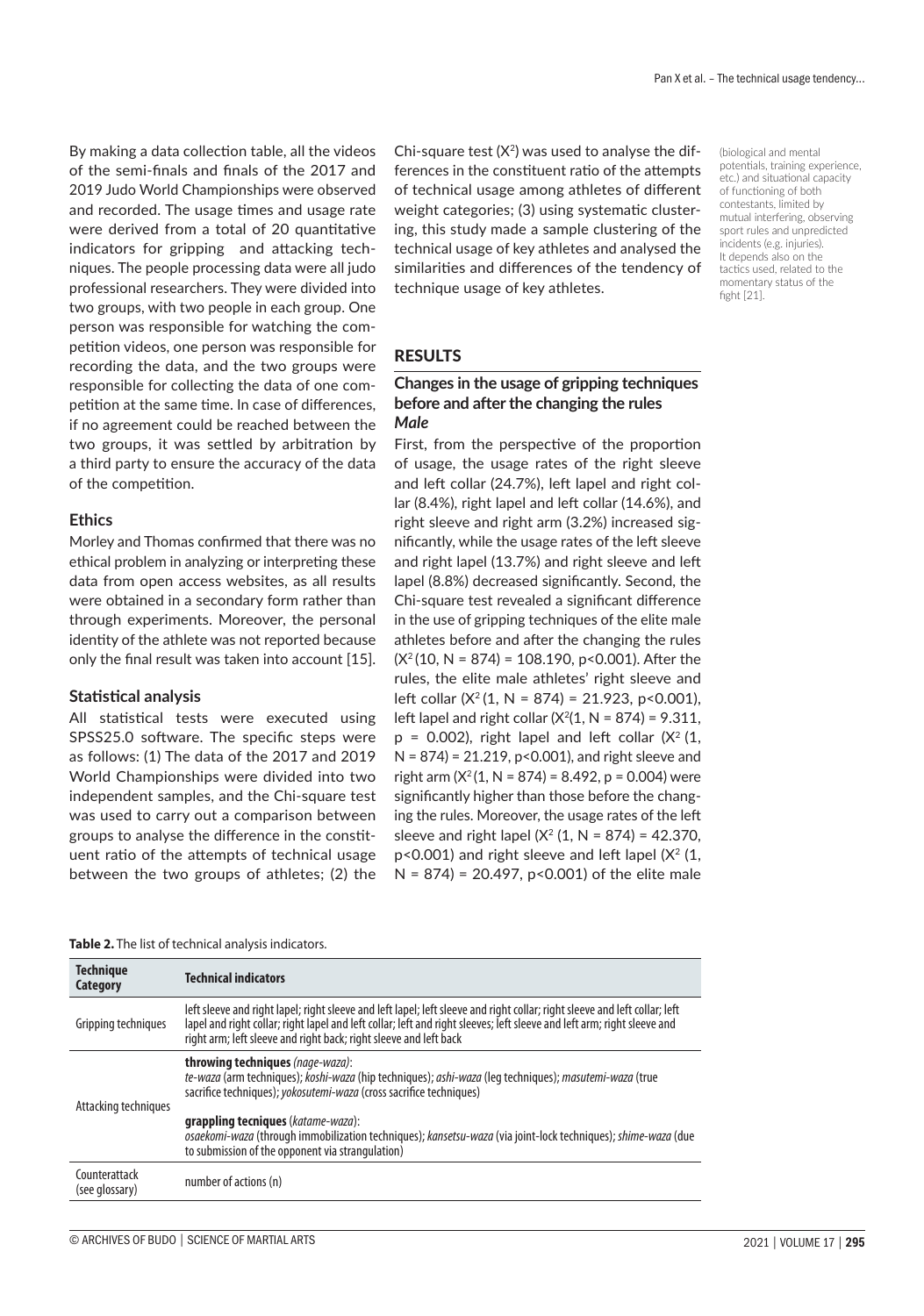athletes were significantly lower than those before the changing the rules. There was no significant difference in other gripping techniques before and after the changing the rules (Table 3).

#### *Female*

First, from the perspective of the proportion of usage, the usage rate of the left sleeve and right lapel (26.4%), right sleeve and right arm (4.5%), left sleeve and right back (2.1%), and right sleeve and left back (6.8%) increased significantly, while the usage rate of the right sleeve and left lapel (14.9%) decreased significantly. Second, the Chisquare test revealed a significant difference in the use of the gripping techniques of elite female athletes before and after the changing the rules  $(X2 (10, N = 921) = 74.991, p < 0.001)$ . After the changing the rules, the left sleeve and right lapel (X2 (1, N = 921) = 5.550, p = 0.018), right sleeve and right arm  $(X2 (1, N = 921) = 21.220$ , p<0.001), left sleeve and right back (X2 (1,  $N = 921$ ) = 14.590, p<0.001), and right sleeve and left back (X2 (1, N = 921) = 11.387, p = 0.001) of the elite female athletes were significantly higher than those before the changing the rules, and the usage rate of the right sleeve and left lapel  $(1, N = 921) = 25.296$ , p<0.001) was significantly lower than that before the changing the rules. There was no significant difference in the other gripping techniques before and after the changing the rules.

Differences in the usage of gripping techniques at different weight categories under the new rules

#### *Male*

First, from the perspective of the proportion of usage, the highest usage rate of the lightweights was the right sleeve and left collar (20.0%), followed by the left sleeve and right collar (19.3%), and the right lapel and left collar (17.0%). All exceeded 15%, and the total usage rate reached 56.3%. The highest usage rate of the middleweights was the right sleeve and left collar (27.6%), followed by the right sleeve and left back (13.4%), and the left sleeve and right lapel (11.0%), all of which exceeded 10%, and the total usage rate reached 52%. The highest usage rate of the heavyweights was the right lapel and left collar (33.3%), followed by the right sleeve and left collar (25.0%), and the left sleeve and right lapel (20.6%), all of which exceeded 20%, and the total usage rate reached 78.9%. Second, the Chi-square test further revealed significant differences in the use of gripping techniques among male athletes of different weight categories  $(X<sup>2</sup> (20,$  $N = 466$  = 98.341, p<0.001). The highest usage rate was the right sleeve and left collar in the lightweights, the right sleeve and the left collar in the middleweights, and the right lapel and left collar in the heavyweights (Table 4).

|                              | <b>Male</b>   |       | <b>Female</b> |       |
|------------------------------|---------------|-------|---------------|-------|
| <b>Variable</b>              | <b>Before</b> | After | <b>Before</b> | After |
| Right sleeve and left lapel  | $19.4***$     | 8.8   | $29.1***$     | 14.9  |
| Left sleeve and right lapel  | $32.1***$     | 13.7  | $19.9*$       | 26.4  |
| Right sleeve and left collar | $12.3***$     | 24.7  | 16.3          | 16.2  |
| Left sleeve and right collar | 15.7          | 13.1  | 22.3          | 20.9  |
| Right lapel and left collar  | $5.1***$      | 14.6  | 3.5           | 4.5   |
| Left lapel and right collar  | $3.4***$      | 8.4   | 1.5           | 1.6   |
| Left and right sleeves       | 2.9           | 3.9   | 4.1           | 1.6   |
| Right sleeve and right arm   | $0.5***$      | 3.2   | $0.2***$      | 4.5   |
| Left sleeve and left arm     | 1.5           | 1.9   | 1.3           | 0.5   |
| Right sleeve and left back   | 5.9           | 5.8   | $1.9***$      | 6.8   |
| Left sleeve and right back   | 0.7           | 1.9   | $0.0**$       | 2.1   |
| <b>Total</b>                 | 408           | 466   | 539           | 382   |

**Table 3**. Comparison of the usage rate (%) of gripping techniques of elite athletes before and after changing the rules.

\*significant difference (p<0.05), \*\*very significant difference (p<0.01).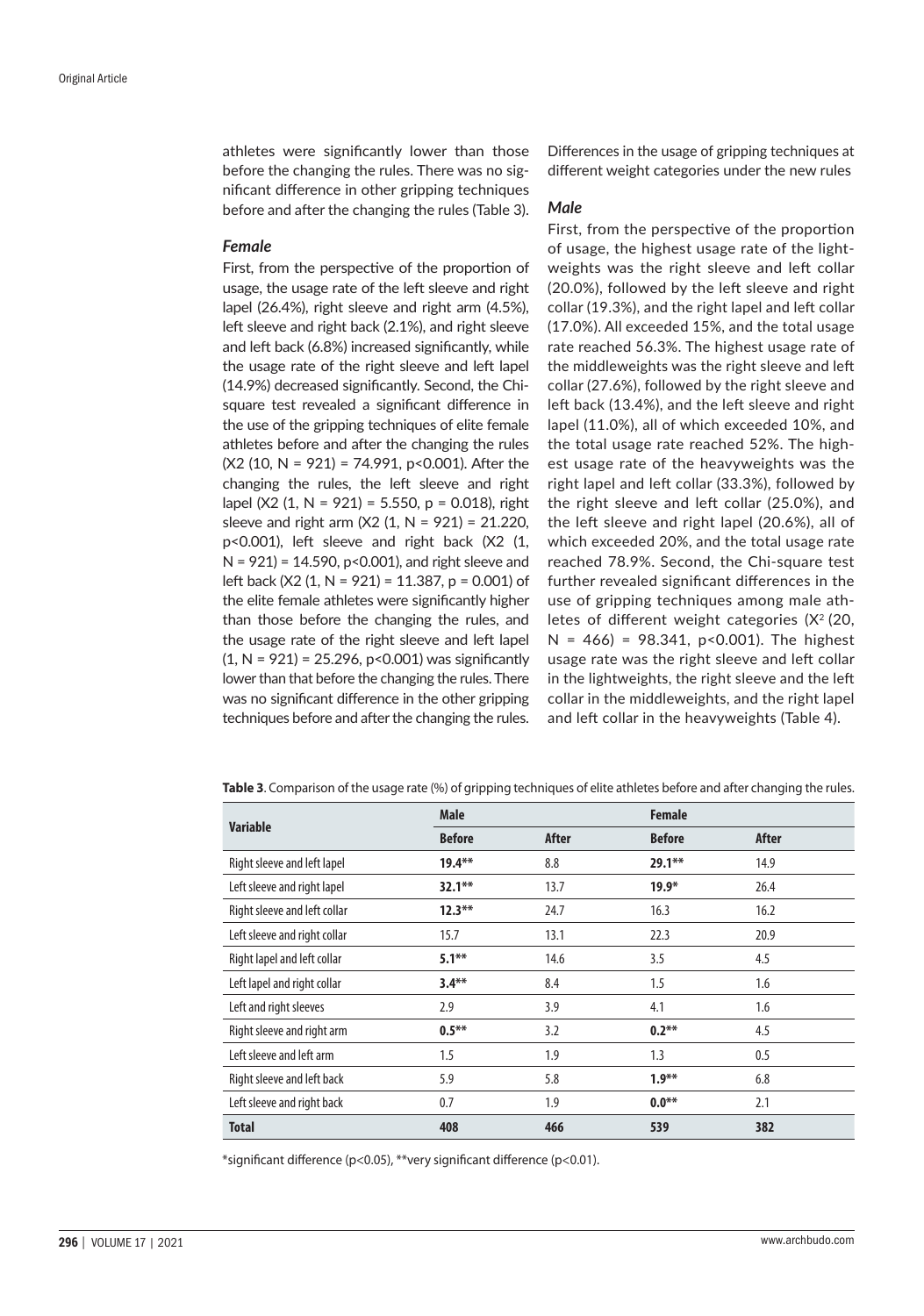# *Female*

First, from the perspective of the proportion of usage, the left sleeve and right collar (22.0%) had the highest usage rate in the lightweights, followed by the left sleeve and right lapel (20.3%), and the right sleeve and left lapel (17.8%), all of which exceeded 15%, and the total usage rate reached 60.1%. The left sleeve and right lapel (23.3%) had the highest usage rate in the middleweights, followed by the right sleeve and left lapel (23.3%), and the left sleeve and right collar (12.9%), all of which exceeded 10%, and the total usage rate reached 59.5%. Furthermore, the left sleeve and right lapel (27.0%) had the highest usage rate in the heavyweights, followed by the left sleeve and right collar (26.4%), and the right sleeve and left collar (20.3%), all of which exceeded 20%, and the total usage rate reached 73.7%. Second, the Chi-square test revealed significant differences in the usage of gripping techniques among different weight categories of female athletes  $(X^2 (20, N = 382) = 55.318,$ p<0.001). The highest usage rate in lightweights was the left sleeve and right collar, the highest usage rate in the middleweights was the left sleeve and right lapel or right sleeve and left lapel, and the highest usage rate in heavyweights was also the left sleeve and right lapel (Table 4).

## **Changes in attacking techniques before and after the changing the rules** *Male*

First, from the perspective of the proportion of usage, the usage rate *of koshi-waza* (20.1%) and *yokosutemi-waza* (7.6%) increased significantly, and the usage rate of *masutemi-waza* (5.6%) decreased significantly. Second, the Chisquare test further revealed a significant difference in the usage of attacking techniques of the elite male athletes before and after the changing the rules  $(X^2(8, N = 874) = 86.904, p < 0.001)$ . After the changing the rules, the *koshi-waza* (X<sup>2</sup>(1, N = 874) = 34.470, p<0.001), *yokosutemi-waza*  $(X<sup>2</sup> (1, N = 874) = 25.673, p < 0.001)$  of the elite male athletes were significantly higher than those before the rules, the usage rate of *masutemi-waza* was significantly lower than that before the rules, but there was no significant difference in other attacking techniques before and after the changing the rules (Table 5).

From the perspective of the proportion of usage, the usage rate of *koshi-waza* (24.2%) increased significantly, while the usage rate of *ashi-waza* (33.2%) and *masutemi-waza* (1.0%) decreased significantly. Second, the Chi-square test further revealed a significant difference in the usage of attacking

**Table 4.** Comparison of the usage rate of gripping techniques of different weight categories of elite athletes under the new rules.

|                              | <b>Male</b>     |              |              | <b>Female</b> |        |       |  |  |
|------------------------------|-----------------|--------------|--------------|---------------|--------|-------|--|--|
| <b>Variable</b>              | weight category |              |              |               |        |       |  |  |
|                              | Light           | <b>Middl</b> | <b>Heavy</b> | light         | middle | heavy |  |  |
| Right sleeve and left lapel  | $15.**$         | 7.9          | 4.9          | 17.8          | 23.3   | 14.9  |  |  |
| Left sleeve and right lapel  | $5.9***$        | 11.0         | 20.6         | 20.3          | 23.3   | 27.0  |  |  |
| Right sleeve and left collar | 20.0            | 27.6         | 25.0         | 15.3          | 12.1   | 20.3  |  |  |
| Left sleeve and right collar | $19.3*$         | 9.4          | 11.3         | $22.*$        | 12.9   | 26.4  |  |  |
| Right lapel and left collar  | $17.0***$       | 4.7          | 33.3         | $6.8*$        | 6.9    | 0.7   |  |  |
| Left lapel and right collar  | 11.1            | 10.2         | 5.4          | 0.0           | 1.7    | 2.7   |  |  |
| Left and right sleeves       | 3.0             | 6.3          | 3.9          | 2.5           | 2.6    | 0.0   |  |  |
| Right sleeve and right arm   | 3.7             | 0.8          | 4.4          | $0.0***$      | 9.5    | 4.1   |  |  |
| Left sleeve and left arm     | 0.7             | 2.4          | 2.5          | 0.0           | 0.0    | 1.4   |  |  |
| Right sleeve and left back   | $3.7\%$ **      | 13.4         | 2.5          | $12.7***$     | 5.2    | 2.7   |  |  |
| Left sleeve and right back   | $0.0\%***$      | 1.7          | 0.2          | 2.5           | 2.6    | 0.0   |  |  |
| Total actions (n)            | 135             | 127          | 204          | 118           | 116    | 148   |  |  |

\*significant difference (p<0.05), \*\*very significant difference (p<0.01).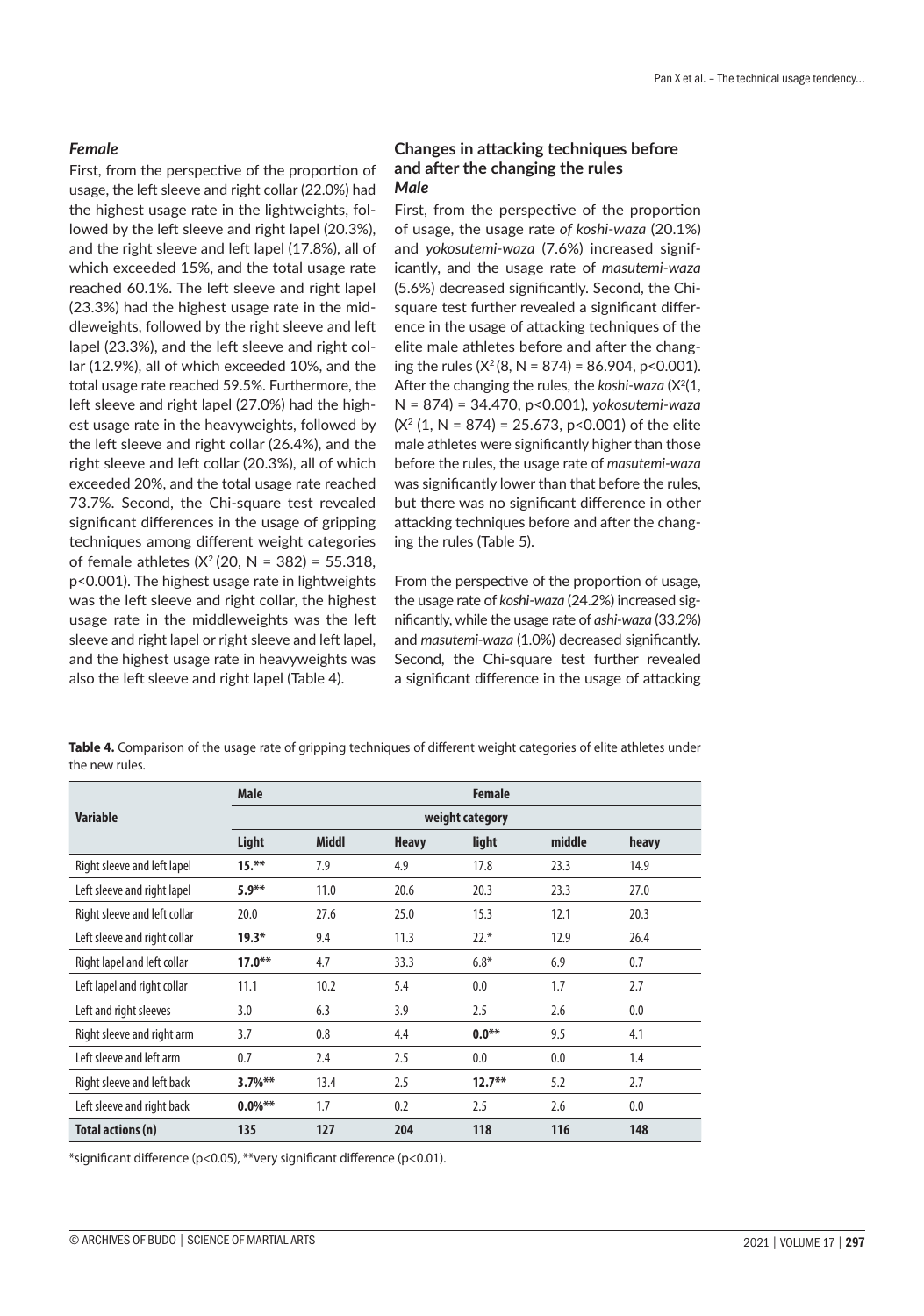techniques of elite female athletes before and after the changing the rules  $(X^2(8, N = 789) = 94.592)$ , p<0.001). The usage rate of *koshi-waza* of the elite female athletes after the rules was significantly higher than that before the rules  $(X<sup>2</sup> (1,$  $N = 789$  = 56.413, p<0.001), and the usage rates of ashi-waza (X2 (1, N=789)=4.787, p= 0.029) and masutemi-waza ( $X^2(1, N = 789) = 29.135$ , p<0.001) were significantly lower than those before the changing the rules. However, there was no significant difference in the other attacking techniques before and after the changing the rules (Table 5).

# **Differences in attacking techniques at different weight categories under the new rules** *Male*

First, from the proportion of technique usage, the highest usage rate in lightweights and middleweights was *te-waza* (33.3%), followed by *koshi-waza* (25.6%) and *ashi-waza* (21.7%), both of which exceeded 20%, and the total usage rate reached 80.6%. The highest usage rate of middleweights was *te-waza* (43.8%), followed by *ashi-waza* (25.0%) and *koshi-waza* (16.4%), both of which exceeded 15%, and the total usage rate reached 85.2%. The highest usage rate of heavyweights was *te-waza* (34.7%), followed by *ashi-waza* (24.2%) and *koshi-waza* (16.8%), all of which exceeded 15%, and the total usage rate reached 75.7%. We found that the usage rates

of *te-waza, koshi-waza*, and *ashi-waza* were the highest. However, the Chi-square test further revealed no significant difference in attacking techniques among male athletes of different weight categories ( $X^2$  (16, N = 447) = 20.287, p = 0.208) (Table 6).

#### *Female*

First, in terms of the proportion of technique use, the highest usage rate of lightweights was *koshiwaza* (34.4%), followed by *te-waza* (30.5%) and *ashi-waza* (27.3%), all of which exceeded 25%, and the total usage rate reached 92.2%. The highest usage rate in the middleweights was *te-waza* (32.9%), followed by *ashi-waza* (32.2%) and *koshiwaza* (26.6%), both of which exceeded 25%, and the total usage rate reached 91.7%. The highest usage rate of heavyweights was *ashi-waza* (39.4%), followed by *te-waza* (29.6%) and *koshiwaza* (19.7%), both of which exceeded 15%, and the total usage rate reached 88.7%. This showed that the usage rates of *te-waza, koshi-waza*, and *ashi-waza* were the highest. However, the Chisquare test further revealed no significant difference in the attacking techniques among female athletes of different weight categories  $(X<sup>2</sup>(16,$ N = 413) = 24.928, p = 0.071) (Table 6).

The tendency of technical usage of key opponents of Chinese female athletes under the new rules.

**Table 5.** Comparison of the usage rate of attacking techniques of elite athletes before and after the new rules.

| <b>Variable</b>   | <b>Male</b>      |                     | <b>Female</b> |       |  |  |
|-------------------|------------------|---------------------|---------------|-------|--|--|
|                   | before           | After               | before        | After |  |  |
|                   |                  | throwing techniques |               |       |  |  |
| Te-waza           | 45.7             | 39.1                | 35.6          | 33.4  |  |  |
| Koshi-waza        | $6.6^{\ast\ast}$ | 20.1                | $5.1***$      | 24.2  |  |  |
| Ashi-waza         | 25.5             | 20.6                | $40.7*$       | 33.2  |  |  |
| Masutemi-waza     | $17.3***$        | 5.6                 | $9.3***$      | 1.0   |  |  |
| Yokosutemi-waza   | $0.7***$         | 7.6                 | 1.9           | 2.7   |  |  |
|                   |                  | grapling techniques |               |       |  |  |
| Osaekomi-waza     | 2.1%             | 4.0%                | 3.5%          | 2.2%  |  |  |
| Kansetsu-waza     | 0.7%             | 0.9%                | 2.1%          | 0.7%  |  |  |
| Shime-waza        | 0.7%             | 0.9%                | 0.8%          | 0.7%  |  |  |
|                   | Counterattack    |                     |               |       |  |  |
|                   | 0.7%             | 1.1%                | 1.1%          | 2.0%  |  |  |
| Total actions (n) | 427              | 447                 | 376           | 413   |  |  |

\*significant difference (p<0.05), \*\*very significant difference (p<0.01).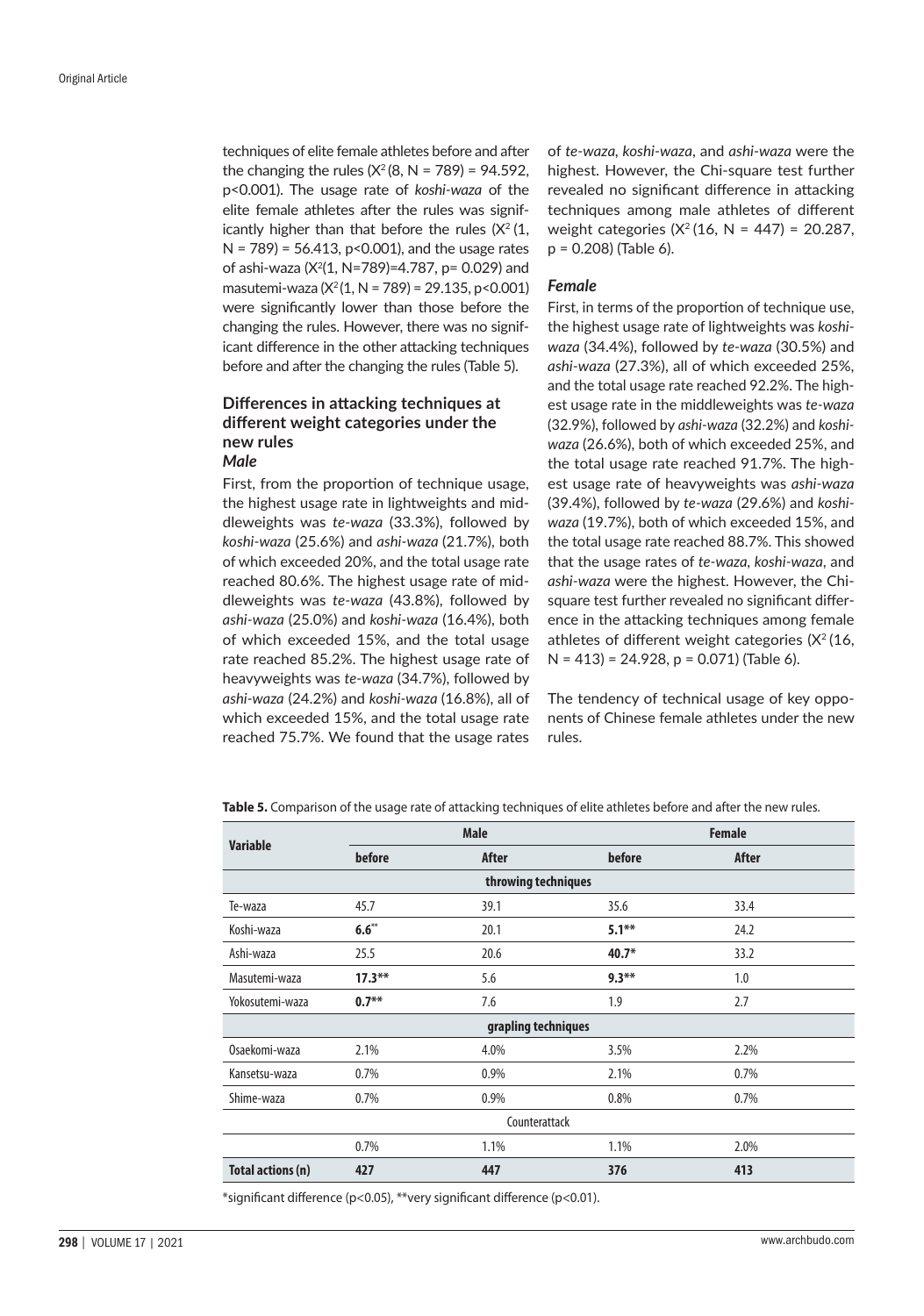| <b>Variable</b>      |             | <b>Male</b>         |                      | <b>Female</b> |                     |                    |  |
|----------------------|-------------|---------------------|----------------------|---------------|---------------------|--------------------|--|
|                      | Lightweight | <b>Middleweight</b> | <b>Heavyweight</b>   | Lightweight   | <b>Middleweight</b> | <b>Heavyweight</b> |  |
|                      |             |                     | throwing techniques  |               |                     |                    |  |
| Te-waza              | 33.3        | 43.8                | 34.7                 | 30.5          | 32.9                | 29.6               |  |
| Koshi-waza           | 25.6        | 16.4                | 16.8                 | 34.4          | 26.6                | 19.7               |  |
| Ashi-waza            | 21.7        | 25.0                | 24.2                 | 27.3          | 32.2                | 39.4               |  |
| Masutemi-waza        | 1.8         | 3.9                 | 6.3                  | 0.8           | 0.0                 | 2.1                |  |
| Yokosutemi-waza      | 7.8         | 5.5                 | 8.9                  | 3.9           | 2.1                 | 2.1                |  |
|                      |             |                     | grappling techniques |               |                     |                    |  |
| Osaekomi-waza        | 3.1         | 3.9                 | 4.7                  | 0.8           | 2.1                 | 3.5                |  |
| Kansetsu-waza        | 0.0         | 0.8                 | 1.6                  | 0.8           | 0.0                 | 1.4                |  |
| Shime-waza           | 1.6         | 0.8                 | 0.5                  | 0.8           | 1.4                 | 0.0                |  |
| <b>Counterattack</b> |             |                     |                      |               |                     |                    |  |
|                      | 0.8         | 0.0                 | 2.1                  | 0.8           | 2.8                 | 2.1                |  |
| Total actions (n)    | 129         | 128                 | 190                  | 128f          | 143                 | 142                |  |

**Table 6**. Comparison of the usage rate of attacking techniques of different weight categories of elite athletes under the changing the new rules (in %).

\*significant difference (p<0.05), \*\*very significant difference (p<0.01).

In terms of gripping techniques, the gripping technique with the highest usage rate of Zhenzhao Ma was the right sleeve and left lapel (25%), followed by the right sleeve and left back (25%); the gripping technique with the highest usage rate of champion Malonga was the right sleeve and left collar (35.5%), followed by the right sleeve and left back (29.0%); and the gripping technique with the highest usage rate of the runner-up Hamada was also the right sleeve and left collar (44.4%), followed by the right sleeve and left lapel (33.3%) (Table 7). Significant differences were found in the tendency of technical usage between Chinese elite athlete Zhenzhao Ma, champion Malonga, and runner-up Hamada (the similarity was 12, and the smaller the value, the higher the similarity) (Figure 1). This showed that the usage types of gripping techniques of the first two athletes were more concentrated, while the usage types of gripping techniques of Zhenzhao Ma were relatively scattered.

In terms of attacking techniques, the attacking technique with the highest usage rate of Zhenzhao Ma was *ashi-waza* (68.8%), followed by *yokosutemi-waza* (18.8%); the attacking technique with the highest usage rate of champion Malonga was also *ashi-waza* (66.7%), followed by *osaekomi-waza* (13.3%) or counterattack (13.3%); the attacking technique with the highest usage rate of Hamada in the runner-up was

*osaekomi-waza* (37.5%), followed by *ashi-waza* (25.0%) or *kansetsu-waza* (25.0%) (Table 8). The technical usage tendency of Zhenzhao Ma was more similar to that of champion Malonga (similarity degree was 3), but quite different from that of runner-up Hamada (similarity degree was 25) (Figure 2). This showed that Zhenzhao Ma was consistent with the champion Malonga in the usage of the types of attacking techniques.

# **DISCUSSION**

# **Significant changes in gripping techniques before and after the changing the rules**

This study found that the usage rate of the right sleeve and left collar and right lapel and left collar in the gripping techniques of male athletes increased by 12.4% and 9.5%, respectively, compared with that before the changing the rules, while the usage rate of the left sleeve and right lapel decreased by 18.4% compared with that before the changing the rules. Most of the reasons for this phenomenon were related to the change of rules, attack actively, acceleration of the rhythm of the competition, and increased competition score. Therefore, male athletes were more inclined to choose "the collar" and pursue an *ippon* score. When males adopted two kinds of gripping techniques, the right lapel and left collar and right sleeve and left collar, they were more inclined to the collar of the neck.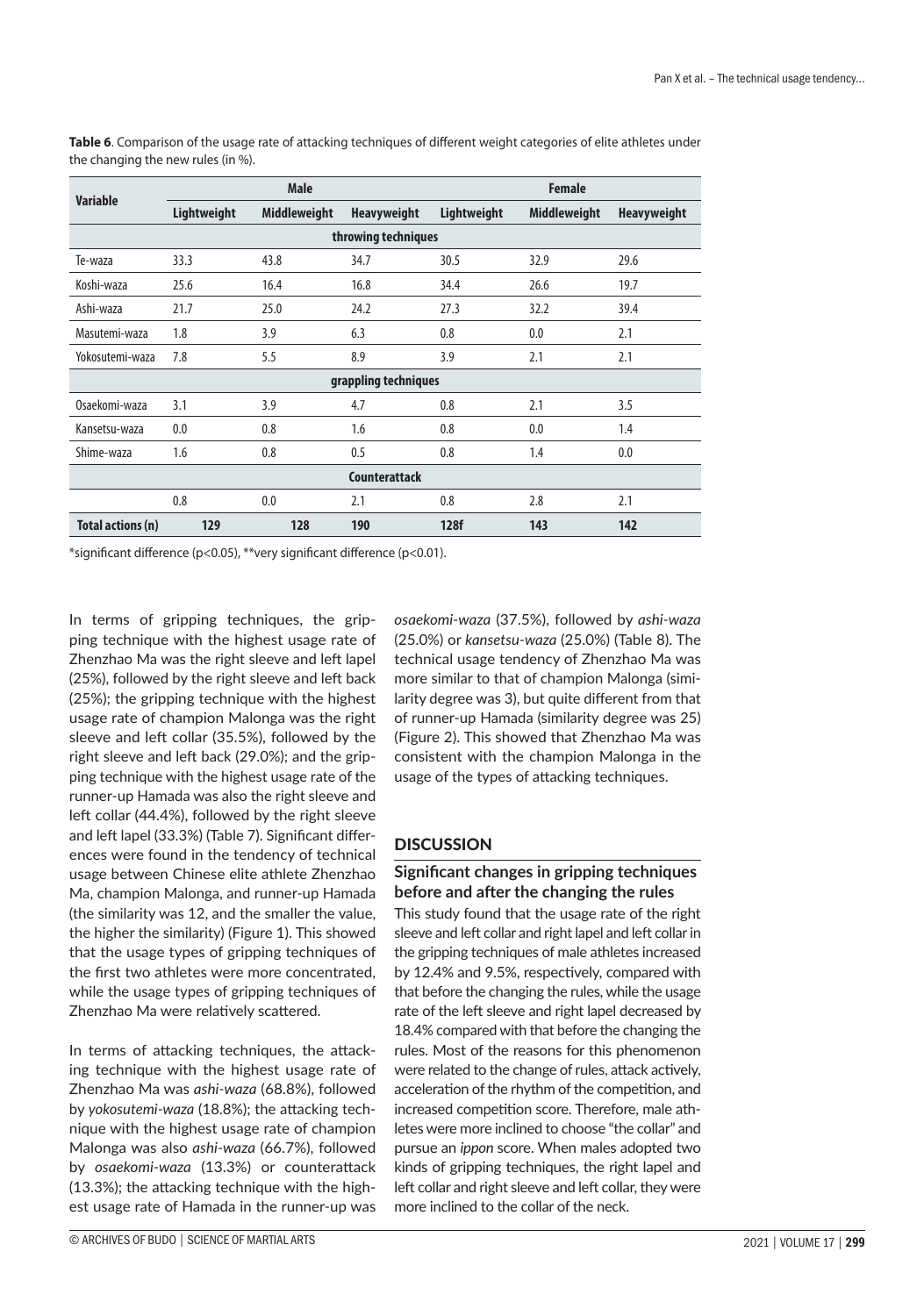The position of the collar is helpful for athletes to attack in an *ippon* way. This indirectly implies that elite male athletes tend to use an *ippon* to win the position in the competition after the rules. It also means that in the later technical training, it is necessary to pay special attention to the defence of male athletes against a common *ippon* gripping technique so as to destroy the continuity

of the opponent's attack movements and reduce the success rate of *ippons*. Moreover, the usage rates of the left and right sleeve, left sleeve and left arm, right sleeve and right arm, and left sleeve and right back were higher than those before the changing the rules, increasing by 1.0%, 0.4%, and 2.7%, respectively. After the changing the rules, the overall structure of the gripping

**Table 7.** Comparison of the usage rate of gripping techniques of Chinese females' key opponents.

| <b>VariVariable</b>          | <b>Malonga</b> | <b>Hamada</b> | <b>Kuka</b> | <b>Aquiar</b> | Apotekar | <b>Sampaio</b> | <b>Powell</b> | Ma   |
|------------------------------|----------------|---------------|-------------|---------------|----------|----------------|---------------|------|
| Right sleeve and left lapel  | 12.9           | 33.3          | 0.0         | 0.0           | 0.0      | 67.5           | 0.0           | 25.0 |
| Left sleeve and right lapel  | 6.5            | 0.0           | 26.0        | 11.5          | 2.1      | 2.5            | 3.7           | 10.7 |
| Right sleeve and left collar | 35.5           | 44.4          | 0.0         | 0.0           | 36.2     | 5.0            | 0.0           | 7.1  |
| Left sleeve and right collar | 0.0            | 0.0           | 22.0        | 53.8          | 0.0      | 5.0            | 3.7           | 3.5  |
| Right lapel and left collar  | 6.5            | 0.0           | 0.0         | 7.7           | 36.2     | 2.5            | 0.0           | 14.3 |
| Left lapel and right collar  | 0.0            | 0.0           | 2.0         | 0.0           | 0.0      | 0.0            | 18.5          | 0.0  |
| Left and right sleeves       | 9.7            | 0.0           | 10.0        | 23.1          | 0.0      | 0.0            | 11.1          | 0.0  |
| Right sleeve and right arm   | 0.0            | 22            | 0.0         | 0.0           | 21.3     | 2.5            | 0.0           | 10.7 |
| Left sleeve and left arm     | 0.0            | 0.0           | 2.0         | 0.0           | 0.0      | 10.0           | 7.4           | 3.5  |
| Right sleeve and left back   | 29.0           | 0.0           | 4.0         | 0.0           | 4.3      | 5.0            | 0.0           | 25   |
| Left sleeve and right back   | 0.0            | 0.0           | 34.0        | 3.8           | 0.0      | 0.0            | 22.2          | 0.0  |
| Total actions (n)            | 31             | 9             | 50          | 26            | 47       | 40             | 27            | 28   |



Figure 1. Cluster analysis chart of the tendency of Chinese females' key opponents' gripping techniques.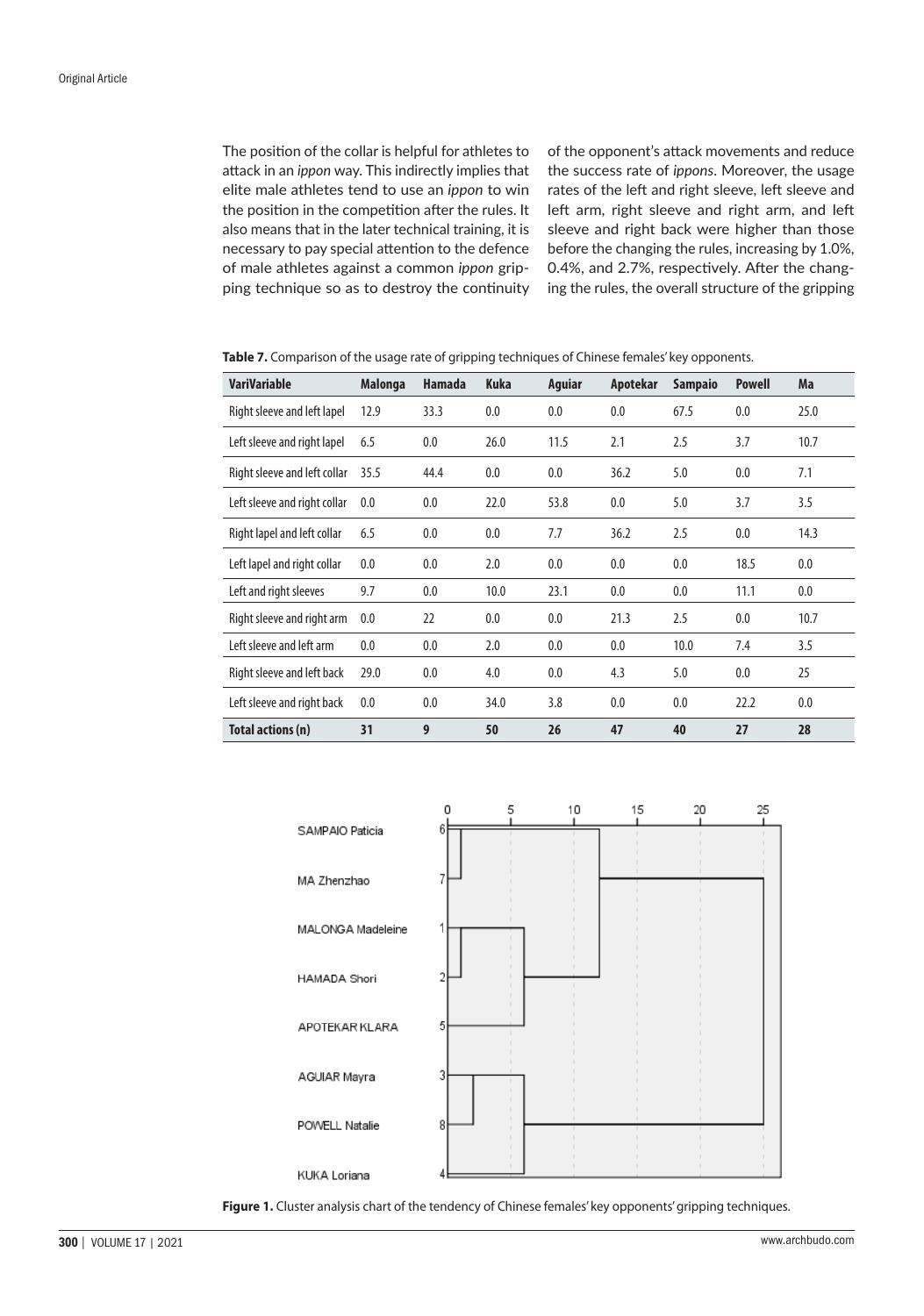techniques of male athletes was also more balanced, which helps to enrich the choice of attacking techniques, which is also one of the external signs that encourage athletes to attack actively after the rules. In this study, the usage rate of *koshi-waza* was significantly improved, and the best gripping techniques corresponding to the *o-goshi* in the techniques were the left sleeve and right back and right sleeve and left back, which indicates that it is feasible to predict the next attack action according to the opponent's gripping techniques.

The usage rate of the left sleeve and right lapel of female athletes in gripping techniques was 6.5% higher than that before the changing the rules,

| Table 8. Comparison of the usage rate (%) of attacking techniques (and counterattacking) of Chinese key female's opponents. |  |
|-----------------------------------------------------------------------------------------------------------------------------|--|
|-----------------------------------------------------------------------------------------------------------------------------|--|

| <b>Variable</b>      | <b>Malonga</b> | <b>Hamada</b> | <b>Kuka</b> | <b>Aguiar</b>        | Apotekar | <b>Sampaio</b> | <b>Powell</b> | Ma   |  |
|----------------------|----------------|---------------|-------------|----------------------|----------|----------------|---------------|------|--|
| throwing techniques  |                |               |             |                      |          |                |               |      |  |
| Te-waza              | 6.7            | 12.5          | 5.9         | 22.7                 | 2.7      | 42.1           | 8.3           | 12.5 |  |
| Koshi-waza           | 0.0            | 0.0           | 17.6        | 0.0                  | 5.4      | 2.6            | 2.5           | 0.0  |  |
| Ashi-waza            | 66.7           | 25.0          | 64.7        | 63.6                 | 67.6     | 44.7           | 41.7          | 68.8 |  |
| Masutemi-waza        | 0.0            | 0.0           | 0.0         | 0.0                  | 2.7      | 0.0            | 0.0           | 0.0  |  |
| Yokosutemi-waza      | 0.0            | 0.0           | 2.9         | 4.5                  | 10.8     | 2.6            | 8.3           | 18.8 |  |
|                      |                |               |             | grappling techniques |          |                |               |      |  |
| Osaekomi-waza        | 13.3           | 37.5          | 2.9         | 9.1                  | 5.4      | 5.3            | 0.0           | 0.0  |  |
| Kansetsu-waza        | 0.0            | 25.0          | 0.0         | 0.0                  | 2.7      | 0.0            | 0.0           | 0.0  |  |
| Shime-waza           | 0.0            | 0.0           | 2.9         | 0.0                  | 0.0      | 0.0            | 0.0           | 0.0  |  |
| <b>Counterattack</b> |                |               |             |                      |          |                |               |      |  |
|                      | 13.3           | 0.0           | 2.9         | 0.0                  | 2.7      | 0.0            | 16.7          | 0.0  |  |
| Total actions (n)    | 15             | 8             | 34          | 22                   | 37       | 38             | 12            | 16   |  |



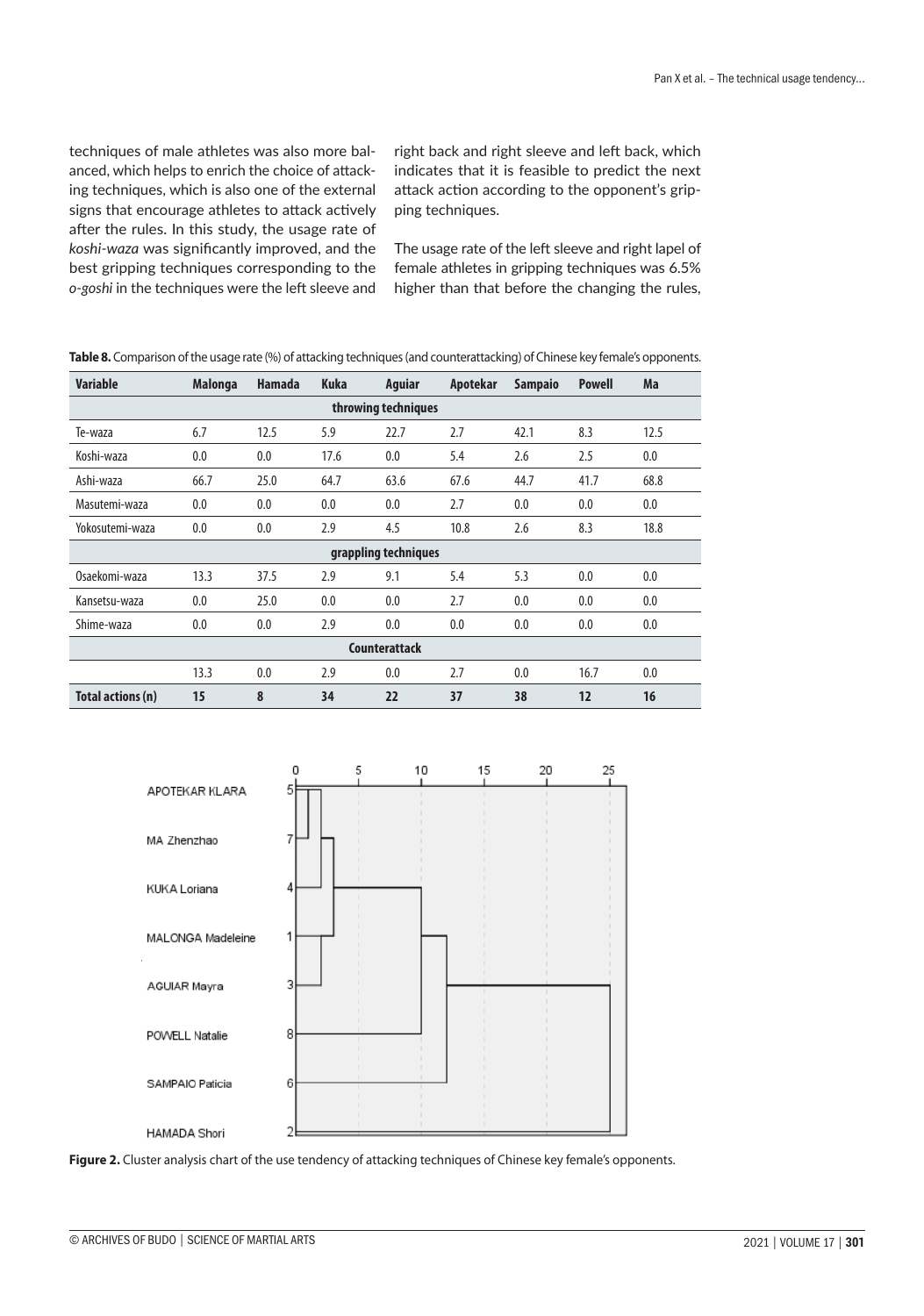while the usage rate of the right sleeve and left lapel decreased by 14.2% compared with that before the rules. This means that the rules encourage active attack, which may have an impact on the choice of the direction of athletes' gripping techniques because the traditional direction of force is unable to meet the needs of athletes.

When female athletes use two gripping techniques, the left sleeve and right lapel and right sleeve and left lapel, the direction of the force of their bodies is diametrically opposite; the former is on the right side of the opponent, and the latter is on the left. This may indicate that the choice of driving direction of elite female athletes has changed from the right side of the original attack opponent to the left side. By changing the gripping techniques, to change the direction of attack, we can create a certain degree of confusion so as to achieve the effect of winning by surprise. There was one study that pointed out that judo athletes who changed to different gripping techniques in competitions could effectively increase their chances of winning the competition [5]. Moreover, the usage rates of the left sleeve and left arm, left sleeve and right back, and right sleeve and left back were all higher than before the rules, which made the overall structure of the athlete's gripping techniques more balanced. The reason for this phenomenon may be that the applicable attacking techniques of different gripping techniques are quite different, and the types of attacking techniques adopted by judo athletes are more abundant, which indirectly increases the choice of gripping techniques of judo athletes. It is one of the characteristics of encouraging athletes to attack actively after the changing the rules.

# **Significant changes in attacking techniques before and after the changing the rules**

This study found that the change in the usage rate of *koshi-waza* of male athletes was the most obvious, and its usage rate was significantly higher than that before the changing the rules, with an increase of 13.5%. The reason for this phenomenon is mainly the new rules, which restrict the technique of throwing techniques (*nage-waza*) with hands below the belt (one time is sentenced to a *shido*, and once again the competition is directly disqualified) [9].

Moreover, the usage rate of *masutemi-waza* and *yokosutemi-waza* changed the most. The usage rate of *yokosutemi-waza* increased compared to

before the changing the rules, with an increase of 6.9%, and the usage rate of *masutemi-waza* decreased compared with before the changing the rules, with a rate of decrease of 11.7%. The above results showed two tendencies in the selection of attacking techniques for male athletes:

The technical structure of conventional attack tended to be balanced. The *koshi-waza* improved significantly, while the proportion of *te-waza* and *ashi-waza* decreased, meaning that judo athletes' dependence on the usage of *te-waza* and *ashiwaza* decreased, and the proportion of the three attacking techniques tended to be balanced, making males' attacking techniques more predictable. This, in turn, reduced the predictability of male's attacking techniques, improved the concealment of the attack process, and helped improve the success rate of the attack;

The awareness of the usage of male's contact techniques gradually improved. Under the guidance of the new rules to encourage athletes to attack, judo athletes paid attention to improving the consistency of the usage of attacking techniques. However, *osaekomi-waza* was mostly used as a contact technique. Therefore, the significant improvement in the usage rate of this technique is one of the signs that the new rules encourage attacking orientation.

The change in the usage rate of *koshi-waza* of female athletes was the most obvious and was significantly higher than that before the rules, with an increase of 19.1%. Second, the usage rate of *ashi-waza* decreased by 7.5% compared with that before the rules. The emergence of this phenomenon is related to the change of rules. The new rules clearly state that you cannot attack the position below the belt with your hand; otherwise, the athlete is directly disqualified from the competition [9]. This rule limits the athlete's ability to only grip the opponent's upper body position, thereby increasing the attempts of using the opponent's hip as a fulcrum, and indirectly enhancing the athlete's awareness of using *koshiwaza*. It should be emphasized that although studies have shown that *te-waza* is still the preferred attacking technique for many athletes, its success rate is the lowest, at only 1%, which is far lower than *koshi-waza* and *ashi-waza*. Therefore, in the later stage of the competition, we can appropriately reduce the use of *te-waza* and reasonably increase the use of *koshi-waza* and *ashiwaza* to improve the success rate of the attack.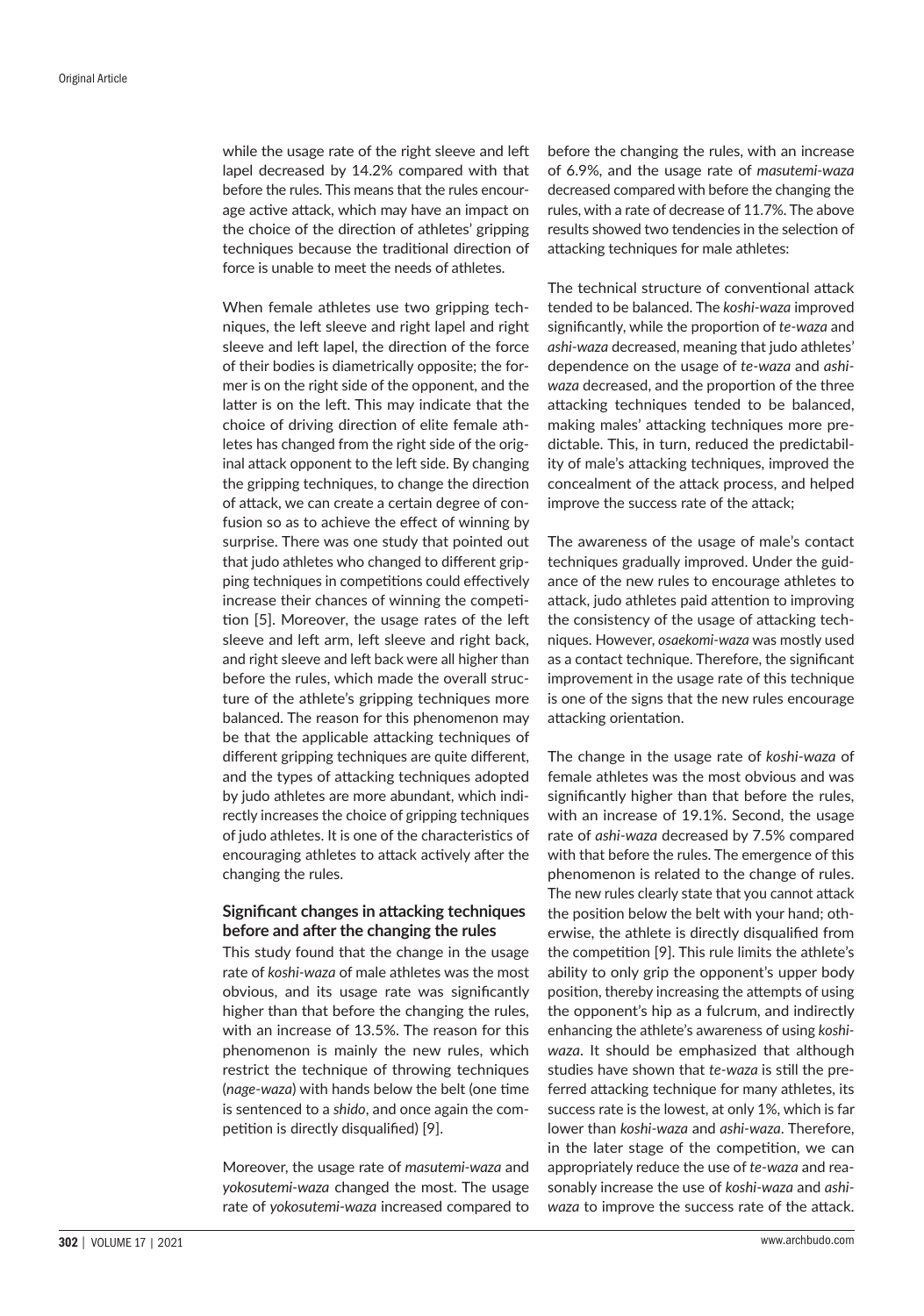Moreover, the usage rate of *masutemi-waza* was significantly lower than before the rules, with a decrease of 8.3%. There are two main reasons for this change:

The technique is easily punished under the new rules. The new rules are more stringent in the identification of negative competition behavior. However, the athletes' active backward movement and falling to the ground are important symbolic movements of the *masutemi-waza*, which is easy to be subjectively judged by the referee as "actively falling to the ground and consuming competition time" when the technical completion quality is poor.

The usage scenario of these techniques is contrary to the idea of encouraging attack after the changing the rules are modified. The use of sacrificial techniques (*sutemi-waza*) takes more time, and athletes easily form a defensive posture when using this technique, which is mostly used in defensive scenes. Under the concept of new rules to encourage attack, there are fewer opportunities for their use.

# **Significant differences in the usage of gripping techniques among different weight categories under the new rules**

We found that from the perspective of the usage of gripping techniques, there were obvious differences in the usage rates of all kinds of gripping techniques among different weight categories of male athletes. The highest usage rate in the lightweights was the right sleeve and left collar, the highest usage rate in the middleweights was the right sleeve and left collar, and the highest usage rate in the heavyweights was the right lapel and left collar. This indicates that the usage rates of the sleeve and collar of male lightweights and heavyweights are higher, while those of middleweights are higher than those of the collar and back. Heavyweights use more defensive gripping postures (i.e., the back and collar) to control their dynamic posture while avoiding opponents trying to destroy their centre of gravity [16]. In terms of attack and defence, lightweights use *sutemi-waza* more frequently [17], which is related to the higher physical flexibility of athletes at this weight category. Generally speaking, male athletes are more likely to win by "ippon" because of their high speed, explosive power, and strength. Therefore, after the rules, we should not only take differential training for the gripping techniques of different weight categories of male judo athletes but also pay attention to the use of the collar of male athletes in training.

There were obvious differences in the usage rate of all kinds of gripping techniques among different weight categories of female athletes. The highest usage rate in the lightweights was the left sleeve and right collar, the highest usage rate in the middleweights was the left sleeve and right lapel or right sleeve and left lapel, and the highest usage rate in the heavyweights was also the left sleeve and right lapel. This indicates that lightweights and heavyweights have a higher usage rate of the sleeve and collar, the back usage rate of lightweights is also higher, and middleweight athletes have a higher usage rate of the sleeve. This is partly different from the reason for this phenomenon in males. There was one study that pointed out that middleweights gripped more frequently than other weight categories, especially the sleeve and the back of opponents with one hand [18]. This means that judo athletes should adopt differentiated training programs for athletes of different weight categories when adapting to the new rules and adjusting their gripping techniques.

# **Significant differences in gripping techniques between Chinese female athlete and key opponents under the new rules**

In this study, we found a great difference between Zhenzhao Ma, the champion, and the runner-up, in terms of gripping techniques. The usage tendencies of champion Malonga and runner-up Hamada's gripping techniques were similar (systematic cluster analysis). Specifically, the usage types of all kinds of techniques of Zhenzhao Ma were relatively scattered, while the champion Malonga had a high usage rate of the right sleeve and left collar (35.5%), and the right sleeve and left back (29.0%) in the competition. The runner-up Hamada had a high usage rate of the right sleeve and left collar (44.4%) and right sleeve and left lapel (33.3%). Thus, the technique usage of the champion and runner-up had a strong correlation, while the type of technical usage of Zhenzhao Ma was more balanced and not prominent enough. There are two reasons for the above phenomenon:

From the perspective of regional technical style, the technical style of judo in European and Japanese countries is obvious, and the usage of techniques is inherited. There is one study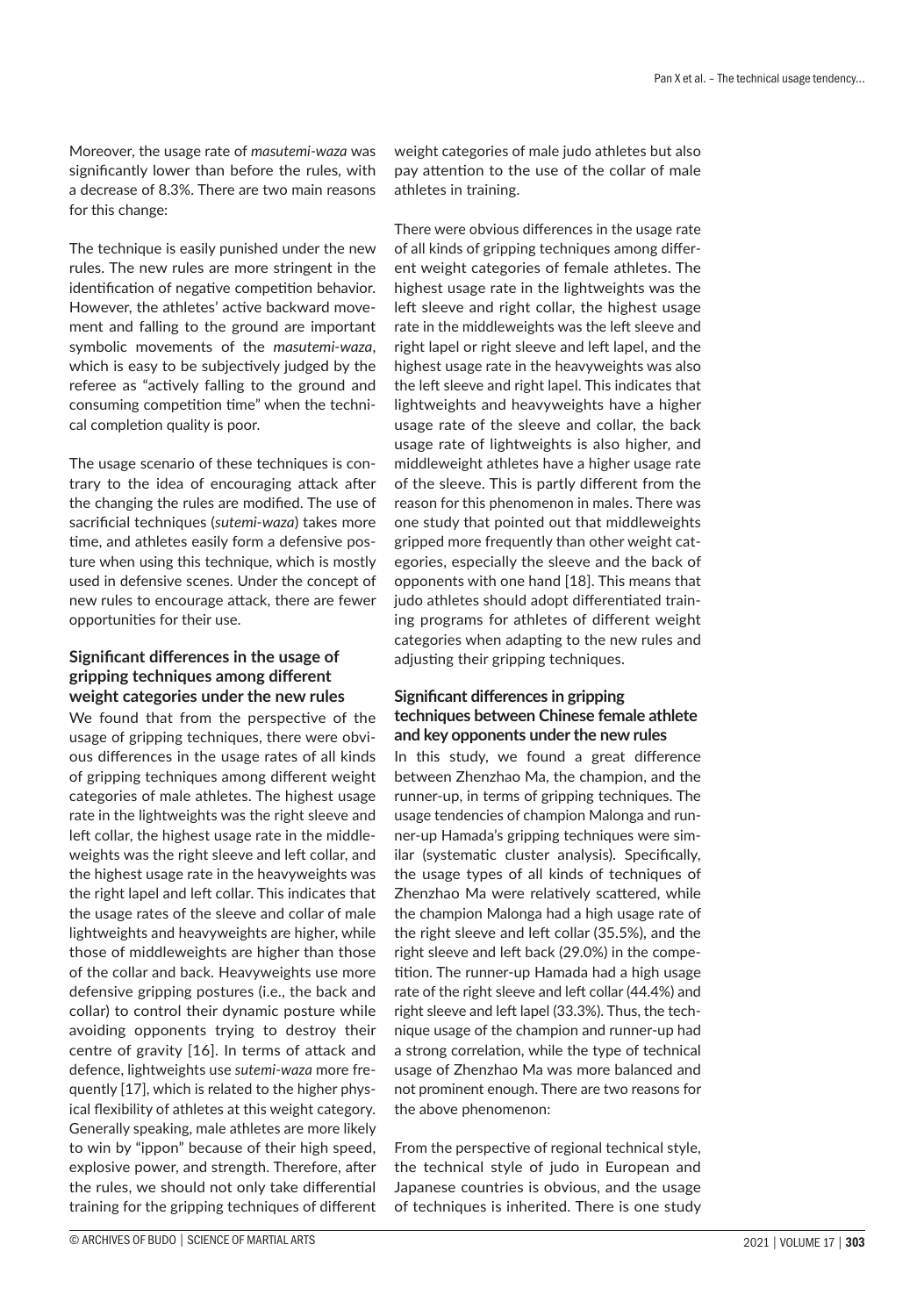that pointed out that European judo started early and has its own unique style, European athletes have outstanding groundwork techniques (*ne-waza*) in competition, and they often use the bottom-hand lapel or sleeve, or the upper-hand collar or back. Moreover, the technical movements of Japanese athletes are more traditional. Whether in training or competition, they prefer the two-handed grip position. The commonly used grip position is the bottomhand sleeve and the upper-hand lapel, and they have a strong continuity between *nage-waza* and *ne-waza* [19].Relatively speaking, the basic techniques of Chinese athletes are more comprehensive, the attack consciousness of contact techniques is poor, and the complacency techniques are not significant.

From the perspective of individual technique: The champion Malonga often controlled the opponent with the left and right sleeve technique, controlled the rhythm of the field, and occupied a dominant position in the competition. At the same time, because Malonga had the characteristics of height, arm extension, and absolute strength, she mainly used the "collar" and "back" in the competition. The technique of the runnerup Hamada had the characteristics of high speed, stable technical movement, and strong technical continuity from standing to the ground (from vertical to horizontal position). At the beginning, the athlete continued to attack, grab, dismantle, and press the opponent, and then found the right time to defeat the opponent in one fell swoop. Because of the inheritance of regional techniques, Hamada mainly used "the sleeve" and "the lapel" techniques in the competition. The technical movement of Zhenzhao Ma was not stable enough, and the technical coherence was relatively poor. Although Zhenzhao Ma often used "the sleeve" and "the collar," the types of techniques usage were more balanced.

In summary, the special techniques of the champion and runner-up athletes were more prominent, while the techniques of Chinese athletes were diversified but not obvious. Although previous research showed that after the rules, the techniques use by the elite judo athletes exhibited a diversified developmental trend, it did not contradict this point of view. Technical diversification should be based on expertise, not just technological diversification. Therefore, elite female athletes should pay attention to the training of special techniques on the basis of comprehensive techniques. At the same time, in view of the characteristics of the technical use of elite athletes, the champion Malonga often used the sleeve or upper-hand collar or back, while the runner-up Hamada commonly used the bottom-hand sleeve or upper-hand the lapel or collar. This indicates that athletes should strengthen the training of the collar and back position and improve their defence ability.

Boguszewski [20-22] based similar analyses on struggle dynamics indicators (see glossary). He analysed offensive, defensive actions and in relation to the rules (regulations). He emphasizes that refereeing rules were changed many times (in 2006, 2009, 2010). In 2006 liberalized the interpretations of the rules concerned penalties and edge situations. In 2009 made the golden score fight shorter and forbidden of the grip for the trousers etc. [21].

# **CONCLUSIONS**

(1) The usage of athletes' gripping techniques has developed diversification under the new rules. The usage of males' gripping techniques is more inclined to the collar, and the direction of females' gripping techniques has changed from the right side to the left side. Attention should be paid to improving the richness of the types of gripping techniques and the variability of attack direction, and of improving the athletes' attack ability and defensive pre-judgment consciousness. (2) The attempts of athletes using *koshi-waza* has increased significantly after the rules. The attempts of athletes' *koshi-waza* can be reasonably improved when carrying out technical training in the later stage. (3) Guiding the technical training of athletes of different weight categories, attention should be paid to improving the use of the sleeve and collar in training for lightweights and heavyweights, and attention should be paid to improving the use of the collar and back in male middleweights. Female middleweights should pay attention to improving the use of the sleeve. (4) The special techniques of the top two athletes were outstanding, but while Zhenzhao Ma's technical usage was diverse, her special technique was not obvious. On the basis of comprehensive techniques, elite female athletes should pay more attention to the training of special techniques.